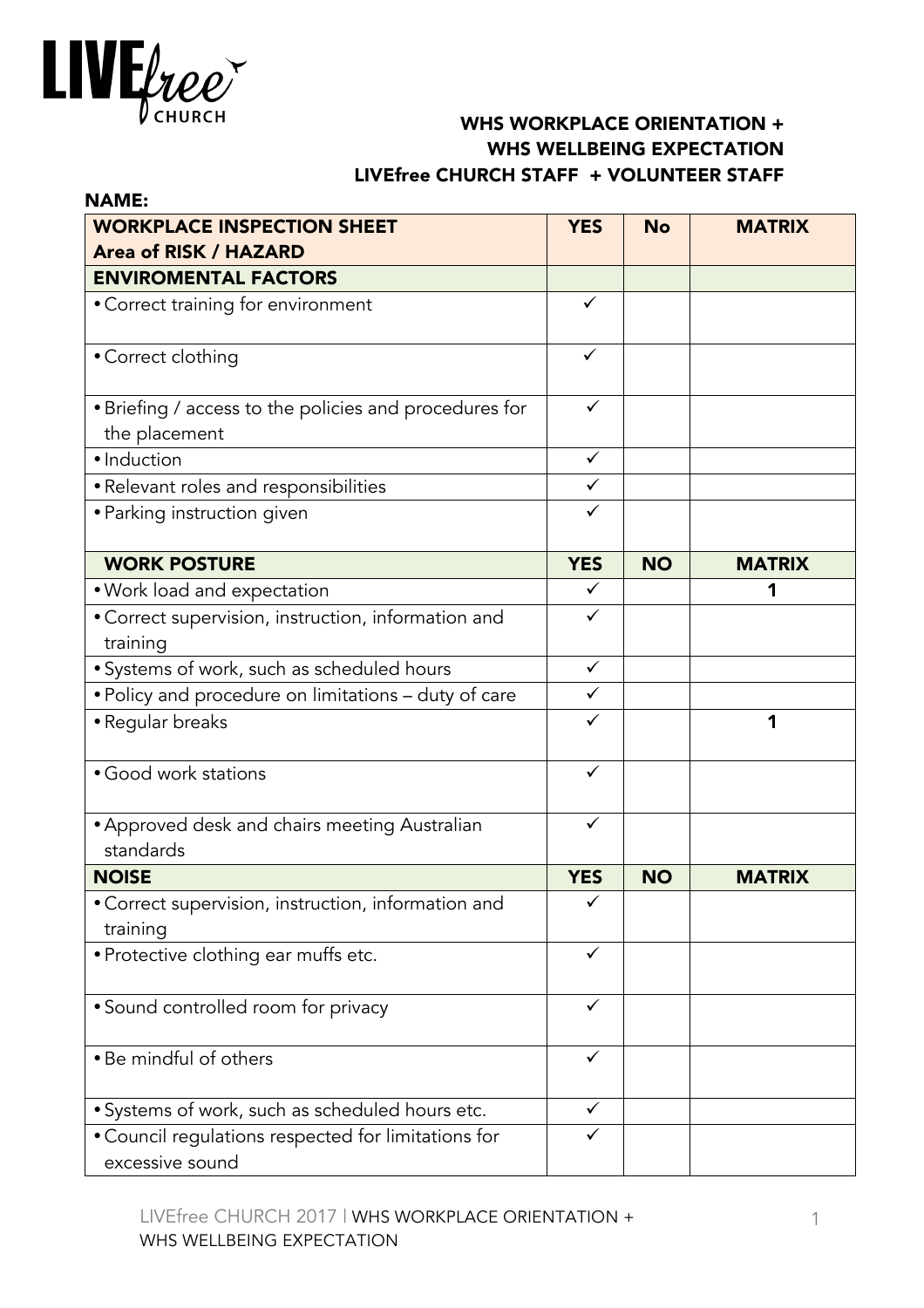| <b>MOVING PARYS OF MACHINERY + EQUIPMENT</b>          | <b>YES</b>   | <b>NO</b> | <b>MATRIX</b> |
|-------------------------------------------------------|--------------|-----------|---------------|
| • Briefing and instruction on the use                 | ✓            |           |               |
| • Correct labelling                                   | $\checkmark$ |           | 1             |
| · Regular maintained machinery                        | $\checkmark$ |           |               |
| • Correct signage                                     | $\checkmark$ |           | 1             |
| · Environment appropriate clothing                    | $\checkmark$ |           |               |
| · Systems of work, procedure manual on use            | $\checkmark$ |           |               |
| • Correct supervision, instruction and training       | $\checkmark$ |           |               |
| <b>FIRE</b>                                           | <b>YES</b>   | <b>NO</b> | <b>MATRIX</b> |
| • Have an emergency drill                             | $\checkmark$ |           |               |
| • Have briefing on expectations in a scenario         | $\checkmark$ |           |               |
| • Exits clearly marked                                | $\checkmark$ |           |               |
| . Plan to bring in back up services if needed such as | ✓            |           |               |
| police, ambulance other fire brigades                 |              |           |               |
| • Know assembly points + muster points                | $\checkmark$ |           |               |
| <b>FIRE ARMS and WEAPONS</b>                          | <b>YES</b>   | <b>NO</b> | <b>MATRIX</b> |
| • Have emergency procedure and policy                 | $\checkmark$ |           |               |
| · Have emergency drill                                | $\checkmark$ |           |               |
| • Have briefing on expectations                       | $\checkmark$ |           |               |
| • Exits clearly marked                                | $\checkmark$ |           |               |
| • Know assembly points + muster points                | $\checkmark$ |           |               |
|                                                       |              |           |               |
| <b>EMERGENCY</b>                                      | <b>YES</b>   | <b>NO</b> | <b>MATRIX</b> |
| • Have emergency procedure in place                   | $\checkmark$ |           |               |
| • Have briefing on expectations                       | $\checkmark$ |           |               |
| • Exits clearly marked                                | $\checkmark$ |           |               |
| • Know assembly points + muster points                | ✓            |           |               |
| . Plan to bing in back up services if needed such as  | ✓            |           |               |
| police, ambulance other fire brigades                 |              |           |               |
| <b>STRESS</b>                                         | <b>YES</b>   | <b>NO</b> | <b>MATRIX</b> |
| • Correct supervision                                 |              |           |               |
|                                                       |              |           |               |
| • System of work, such as schedule or hours           | $\checkmark$ |           |               |
| · Environment appropriate                             | ✓            |           |               |
| • Equipment working, briefing and instruction on the  | $\checkmark$ |           |               |
| operation                                             |              |           |               |
| . Physical work - understanding limitations etc.      | $\checkmark$ |           |               |
| • Understanding / briefing of roles, culture,         | ✓            |           |               |
| development                                           |              |           |               |
| • Managing home and work                              | $\checkmark$ |           | 3             |
| • Work load and expectation                           | ✓            |           | 3             |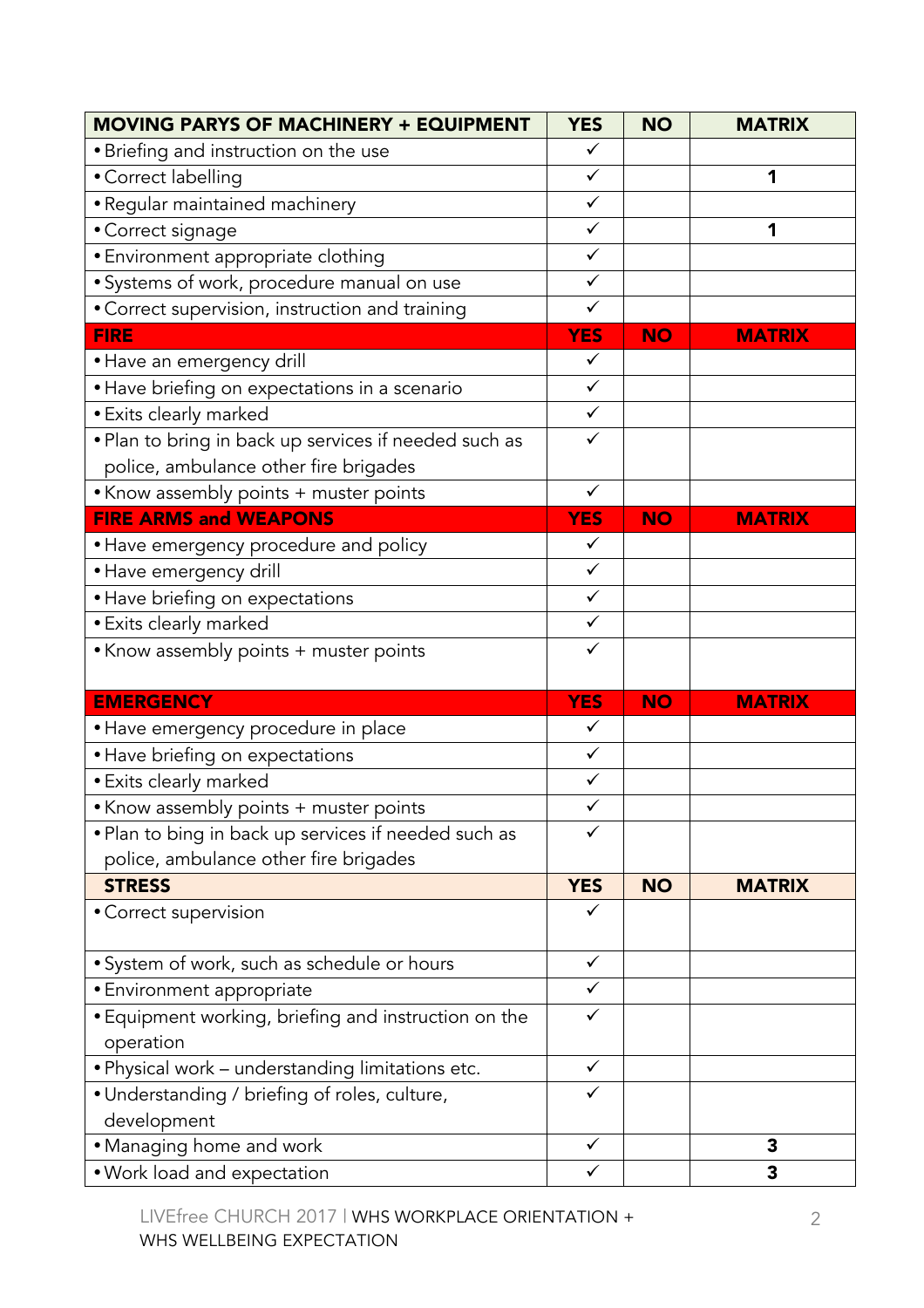| <b>FATIGUE</b>                                                                             | <b>YES</b>   | <b>NO</b> | <b>MATRIX</b>           |
|--------------------------------------------------------------------------------------------|--------------|-----------|-------------------------|
| • Understanding /briefing of roles, culture,                                               |              |           |                         |
| development                                                                                |              |           |                         |
| • Managing home and work                                                                   | $\checkmark$ |           | $\overline{\mathbf{3}}$ |
| · Workload and expectation                                                                 |              |           | 3                       |
| • Correct supervision, instruction, information and                                        | $\checkmark$ |           |                         |
| training                                                                                   |              |           |                         |
| • Systems of work, such as schedules or hours                                              | ✓            |           |                         |
| • Policy and procedure on duty of care                                                     |              |           |                         |
| • Regular holidays and breaks                                                              | $\checkmark$ |           | 3                       |
| <b>CONFIDENTIALITY BREACHED</b>                                                            | <b>YES</b>   | <b>NO</b> | <b>MATRIX</b>           |
| • Clear policy and procedure boundaries around<br>ethics and morals code of conduct etc.   |              |           |                         |
| • Full briefing of expectation                                                             | $\checkmark$ |           |                         |
| • Supervision                                                                              | $\checkmark$ |           |                         |
| • Mentor to debrief                                                                        |              |           |                         |
| • Environmentally allows confidentiality but also                                          | $\checkmark$ |           |                         |
| provides safety for all concerned                                                          |              |           |                         |
| • Documentation procedure and policy geared for                                            | ✓            |           |                         |
| privacy and non disclosure of personal information                                         |              |           |                         |
| to inappropriate people                                                                    |              |           |                         |
| <b>UNDERFOOT HAZARDS</b>                                                                   | <b>YES</b>   | <b>NO</b> | <b>MATRIX</b>           |
| • Correct supervision, instruction information and<br>training                             |              |           |                         |
| • Systems of work, such as storage and use                                                 |              |           |                         |
| • Environment appropriate clothing and safety gear                                         | ✓            |           |                         |
| • Briefing and instruction induction                                                       | ✓            |           |                         |
| • Safety policy and procedure in regard to wet /<br>slippery surfaces                      |              |           |                         |
| • Clear labelling and signage directions for safe<br>pathways indicating potential hazards | ✓            |           | 1                       |
| . Policy and procedure of items kept in walkways -<br>keeping passageways clear            | ✓            |           |                         |
| • Cleaning policy and procedure                                                            | ✓            |           |                         |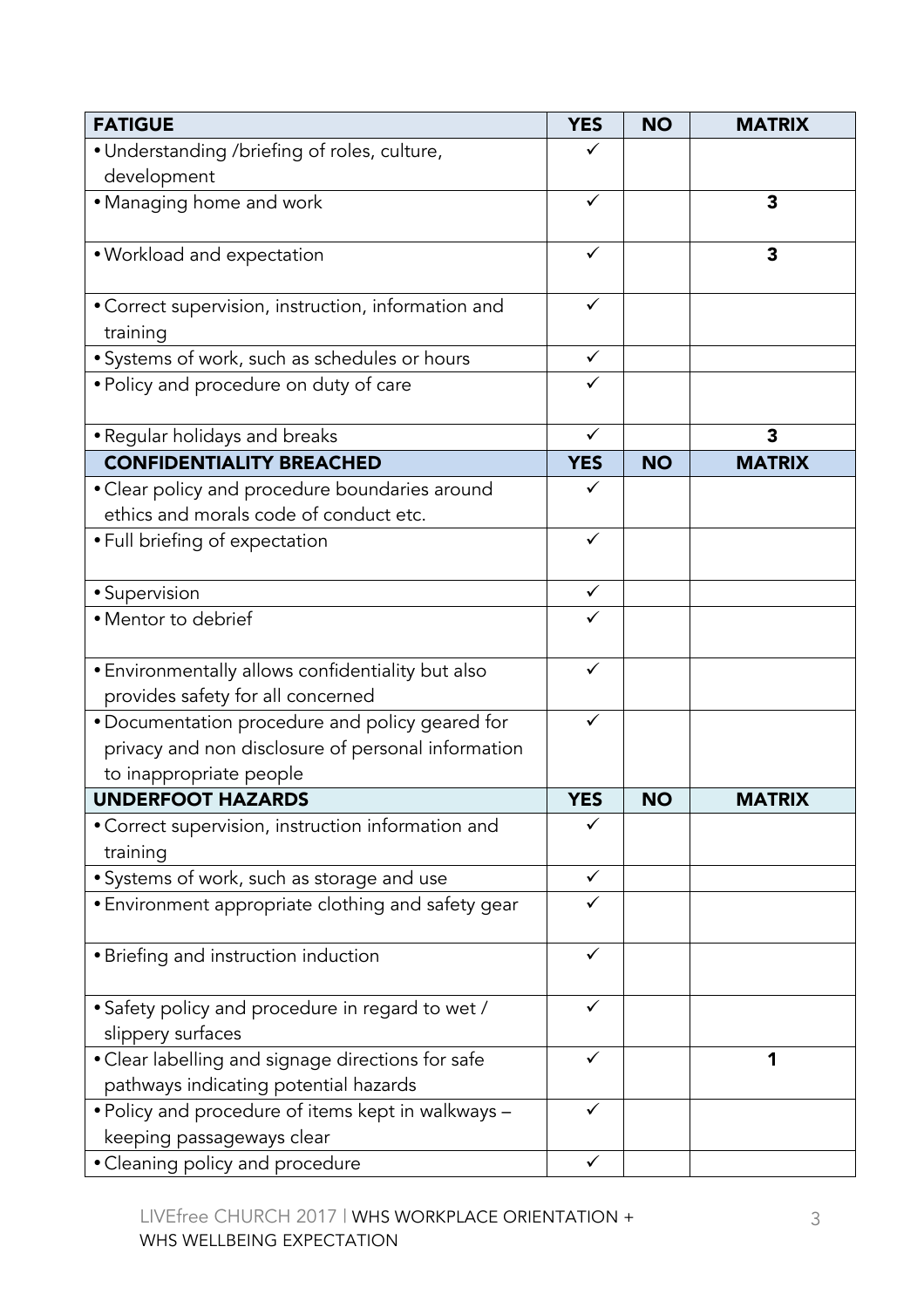| <b>SHARPS</b>                                                     | <b>YES</b>   | <b>NO</b> | <b>MATRIX</b> |
|-------------------------------------------------------------------|--------------|-----------|---------------|
| • Correct supervision, instruction, information +                 | ✓            |           |               |
| training                                                          |              |           |               |
| • Systems of work, storage and use                                | $\checkmark$ |           |               |
| • Environment appropriate clothing                                | $\checkmark$ |           |               |
| • Briefing and instruction on the disposal of sharps              | $\checkmark$ |           |               |
| • Safety policy and procedure in regard to disposal,              | ✓            |           |               |
| storage                                                           |              |           |               |
| • Clear labelling                                                 | $\checkmark$ |           |               |
| • Stable storage/ collection environment                          | $\checkmark$ |           |               |
| <b>CHEMICALS</b>                                                  | <b>YES</b>   | <b>NO</b> | <b>MATRIX</b> |
| • Correct supervision, instruction, information and<br>training   | ✓            |           |               |
| • Systems of work, such as storage and safety gear                | $\checkmark$ |           |               |
| • Briefing and instruction on the use of chemical                 | $\checkmark$ |           |               |
| • Safety policy and procedure in regard to use,<br>storage        | $\checkmark$ |           |               |
| • Correct labelling                                               | $\checkmark$ |           |               |
| • Stable storage environment                                      | $\checkmark$ |           |               |
| <b>ABUSIVE CLIENTS</b>                                            | <b>YES</b>   | <b>NO</b> | <b>MATRIX</b> |
| • Conflict / aggression management skills                         | $\checkmark$ |           |               |
| • Clear policy and procedure boundaries around                    | ✓            |           |               |
| ethics and morals code of conduct etc.                            |              |           |               |
| • Phone call 000 if situation gets out of hand                    | $\checkmark$ |           |               |
| • Have someone close by to call on for added                      | ✓            |           |               |
| support                                                           |              |           |               |
| • Clear passage way out of the room                               |              |           |               |
| • Keep yourself with an open way out of a situation<br>physically | ✓            |           |               |
| • Have good boundaries of no tolerance for                        | ✓            |           |               |
| aggressive behaviour and make it known                            |              |           |               |
| <b>INTOXICATED CLIENTS</b>                                        | <b>YES</b>   | <b>NO</b> | <b>MATRIX</b> |
| • Keep yourself with an open way out of a situation<br>physically | ✓            |           |               |
| • Phone call 000 if situation gets out of hand                    | ✓            |           |               |
| • Clear policy and procedure boundaries around                    | ✓            |           |               |
| ethics and morals code of conduct etc.                            |              |           |               |
| • Clear passage way out of the room                               | $\checkmark$ |           |               |
| • Have good boundaries of no tolerance for                        | ✓            |           |               |
| aggressive behaviour and make it known                            |              |           |               |